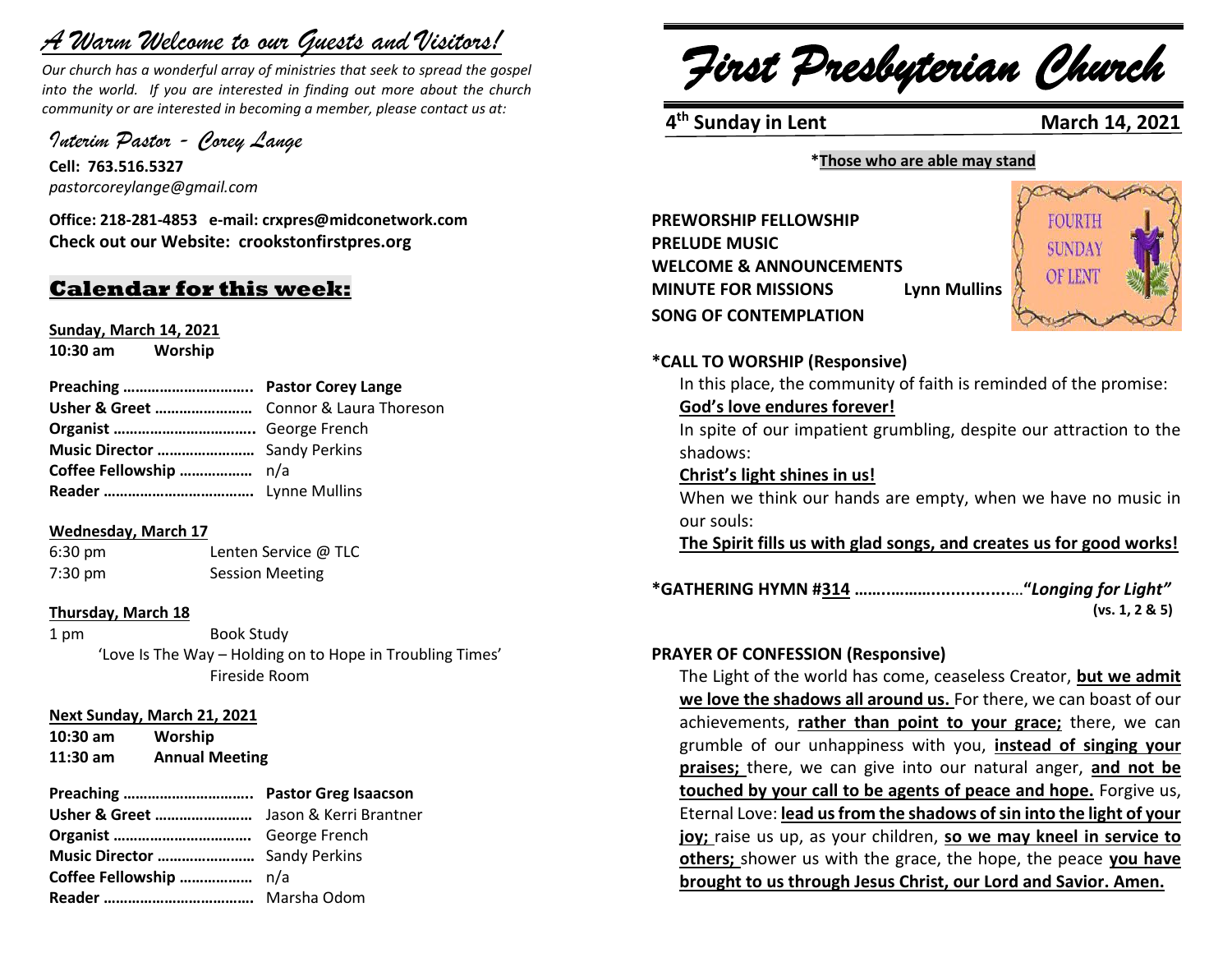### **SILENT CONFESSION**

# **DECLARATION OF FORGIVENESS (Responsive)**

Anyone who is in Christ is a new creation. The old life has gone; a new life has begun. Know that you are forgiven and be at peace. As God in Christ has forgiven us, let us forgive one another. The Peace of Christ be with you!

**And also with you.** (Please share signs of peace with each other at a distance!)

**\*RESPONSE HYMN #59 ………............. "***The Steadfast Love of the Lord"*

# **PRAYER FOR ILLUMINATION (Responsive)**

Gracious God, our way in the wilderness, guide us by your Word through these forty days, and minister to us with your Holy Spirit, so that we may be transformed, restored, and renewed: through Jesus Christ our Lord. **Amen.**

### **SCRIPTURE**

| Leader: The Word of the Lord. People: Thanks be to God! |  |
|---------------------------------------------------------|--|
|                                                         |  |

**GOSPEL READING………………………............................…... John 3:14-21** *Leader: The Word of the Lord.* **People: Praise to You, O Christ**

**SERMON -** *Pastor Corey Lange*

### **SILENCE FOR REFLECTION**

**\*HYMN OF THE DAY ………..….** *"Amazing Grace (My Chains are Gone)"*

### **PRAYERS OF THE PEOPLE**

L: Lord in your mercy *C: Hear our prayer*

# **THE LORD'S PRAYER** *(forgive us our "sins")*

### **BLESSING AND CHARGE (Responsive)**

May the steadfast love of God, the abundant grace of Jesus Christ, and the abiding presence of the Holy Spirit be with you this day and always. **Amen.**

**\*CLOSING HYMN #547 …………..***"Go, My Children, with My Blessing"*

# **\*DISMISSAL (Responsive)**

Go in peace to love and serve the Lord. **Thanks be to God. Amen.**

# **\*POSTLUDE**



*The Annual Meeting is scheduled for next Sunday, March 21st, following the Worship Service. Books are ready for your review on the sign-in table outside the sanctuary.*



# *Easter Lilies*

*\_\_\_\_\_\_\_\_\_\_\_\_\_\_\_\_\_\_\_\_\_\_\_\_\_\_\_\_\_\_\_\_\_\_\_\_\_\_\_\_\_\_\_\_*

*If you're interested in purchasing an Easter lily in honor / memory of a loved one, order forms are available on the sign-in table outside the sanctuary. The deadline to order is Wednesday, March 17th .*

*\_\_\_\_\_\_\_\_\_\_\_\_\_\_\_\_\_\_\_\_\_\_\_\_\_\_\_\_\_\_\_\_\_\_\_\_\_\_\_\_\_\_\_\_*

# *Please continue to be in prayer for:*

Bailey Folkers Dale & Laura Charais' grandson Jeri & Cleon Melsa Hank Koza Karen Mullins (Lynne's sister-in-law) Nancy Amiot (the Finkenbinder's niece) Brent Blake and the Blake families JoAnn Westburg

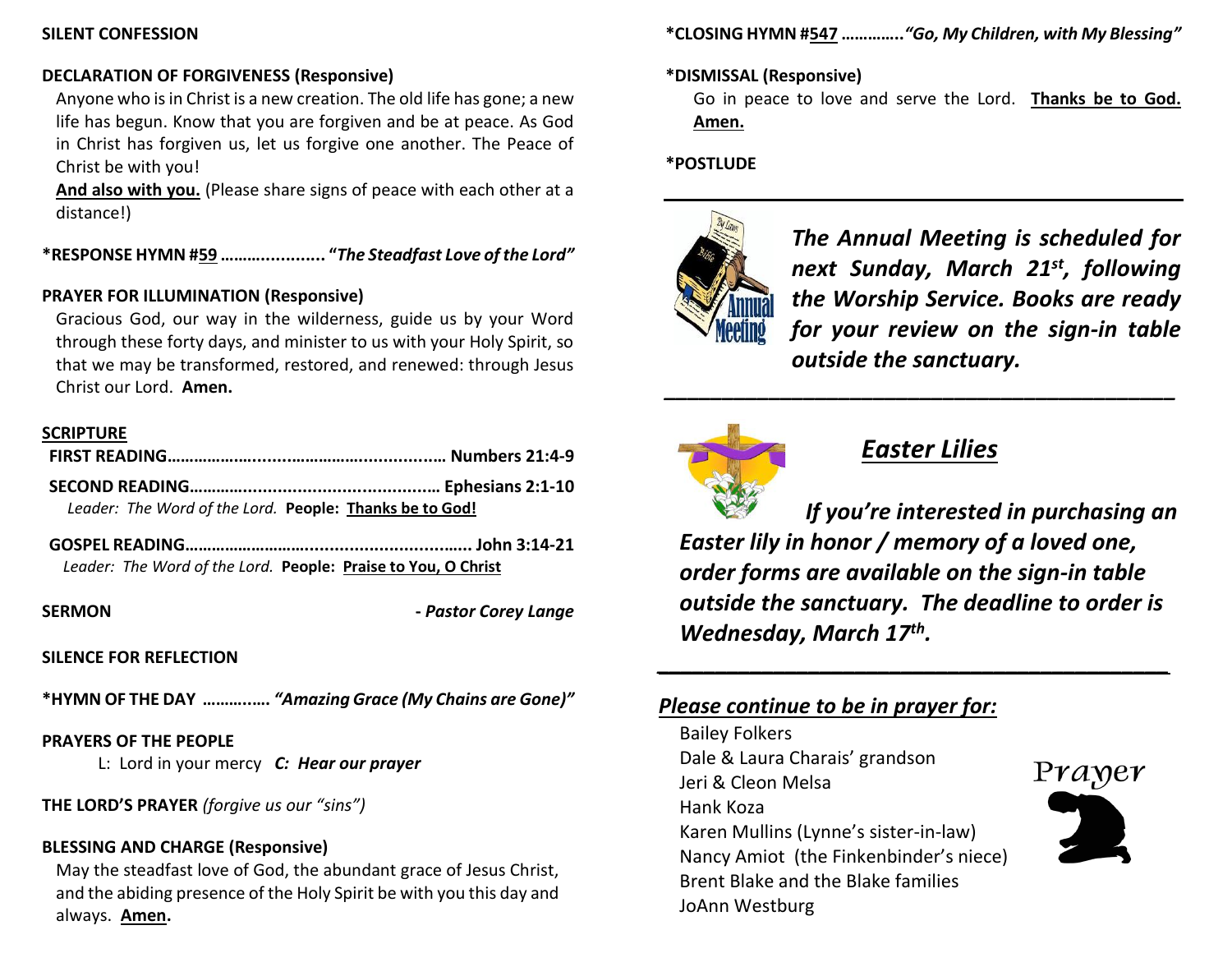# **LONGING FOR THE LIGHT**

Longing for light, we wait in darkness. Longing for truth, we turn to you. Make us your own, your holy people, Light for the world to see.

### **refrain:**

Christ, be our light! Shine in our hearts. Shine through the darkness. Christ, be our light! Shine in your church gathered today.

Longing for peace, our world is troubled. Longing for hope, many despair. Your word alone has power to save us. Make us your living voice.

### **refrain**

Many the gifts, many the people, Many the hearts that yearn to belong. Let us be servants to one another, making your kingdom come.

### **refrain**

# **THE STEADFAST LOVE OF THE LORD**

The steadfast love of the Lord never ceases; God's mercies never come to an end. They are new every morning, new every morning; Great is your faithfulness, O Lord, Great is your faithfulness.

# **LONGING FOR THE LIGHT**

Longing for light, we wait in darkness. Longing for truth, we turn to you. Make us your own, your holy people, Light for the world to see.

### **refrain:**

Christ, be our light! Shine in our hearts. Shine through the darkness. Christ, be our light! Shine in your church gathered today.

Longing for peace, our world is troubled. Longing for hope, many despair. Your word alone has power to save us. Make us your living voice.

### **refrain**

Many the gifts, many the people, Many the hearts that yearn to belong. Let us be servants to one another, making your kingdom come.

**refrain**

# **THE STEADFAST LOVE OF THE LORD**

The steadfast love of the Lord never ceases; God's mercies never come to an end. They are new every morning, new every morning; Great is your faithfulness, O Lord, Great is your faithfulness.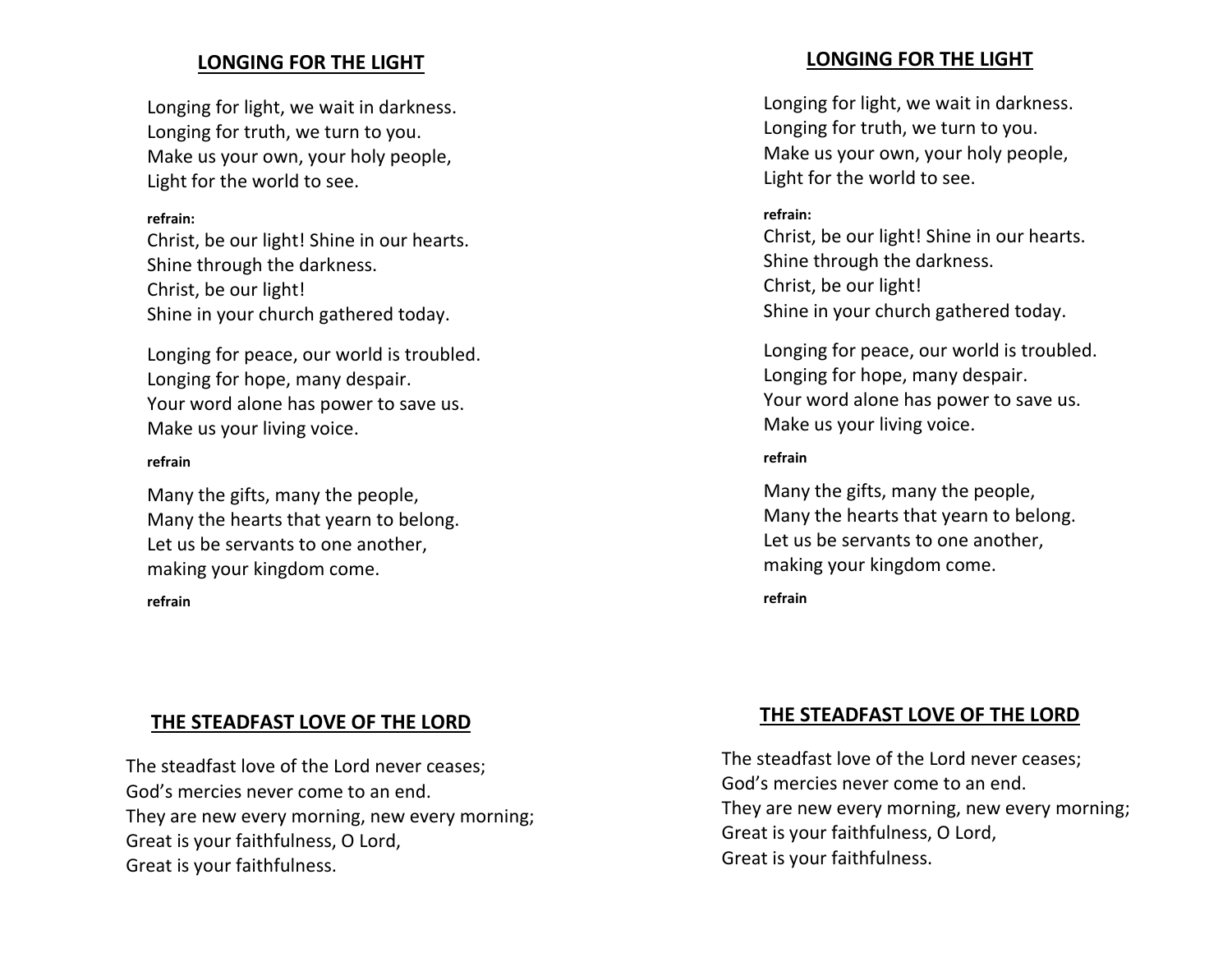# **AMAZING GRACE (MY CHAINS ARE GONE)**

Amazing grace! How sweet the sound that saved a wretch like me! I once was lost but now am found, Was blind, but now I see. Now I see, now I see. 'Twas grace that taught my heart to fear, And grace my fears relieved; How precious did that grace appear The hour I first believed!

### **refrain:**

My chains are gone, I've been set free. My God, my Savior has ransomed me, And like a flood, his mercy reigns; Unending love, amazing grace.

The Lord has promised good to me, His word my hope secures; He will my shield and portion be as long as life endures.

# **refrain (2x)**

Unending love, amazing grace.

# **AMAZING GRACE (MY CHAINS ARE GONE)**

Amazing grace! How sweet the sound that saved a wretch like me! I once was lost but now am found, Was blind, but now I see. Now I see, now I see. 'Twas grace that taught my heart to fear, And grace my fears relieved; How precious did that grace appear The hour I first believed!

# **refrain:**

My chains are gone, I've been set free. My God, my Savior has ransomed me, And like a flood, his mercy reigns; Unending love, amazing grace.

The Lord has promised good to me, His word my hope secures; He will my shield and portion be as long as life endures.

# **refrain (2x)**

Unending love, amazing grace.